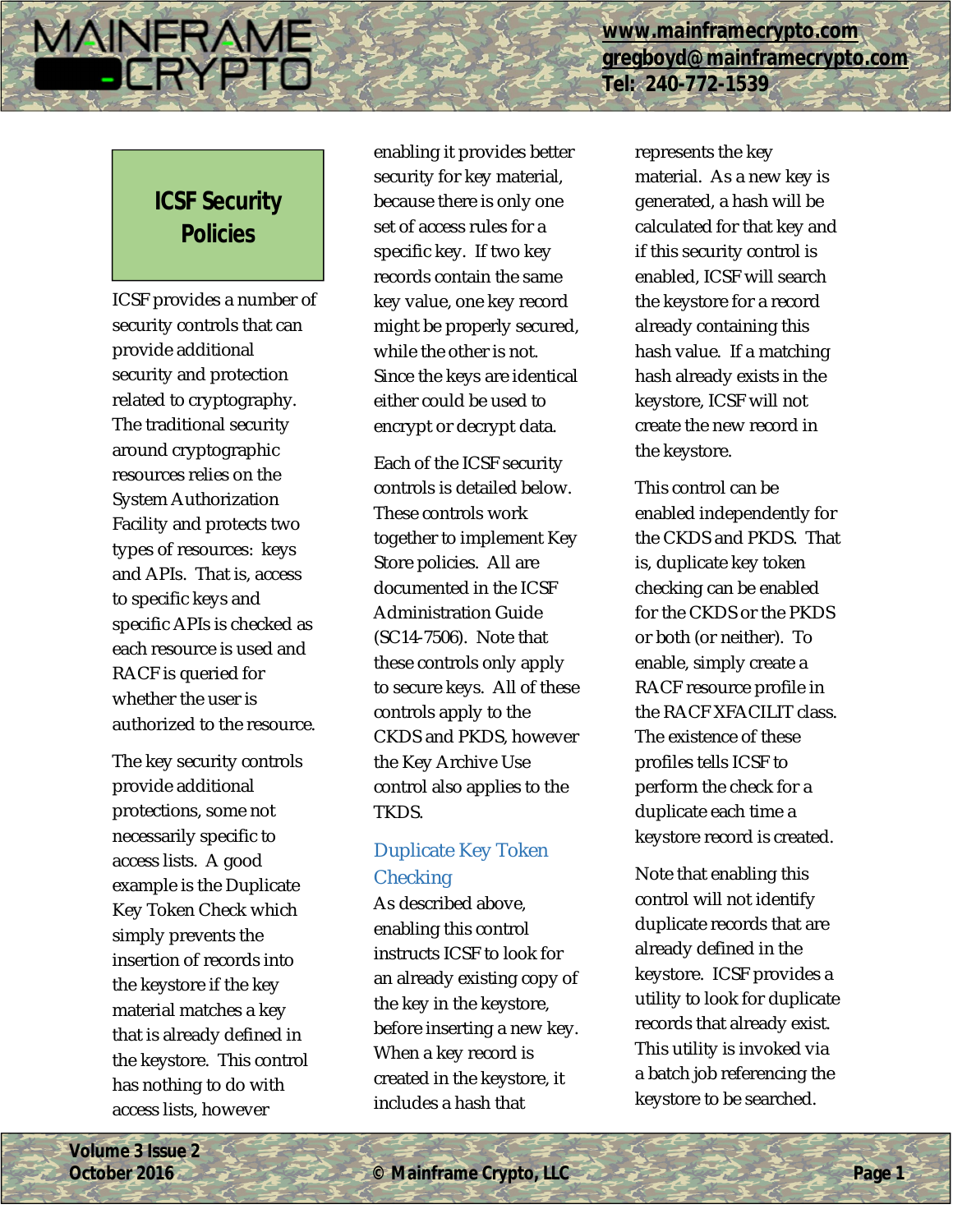## Key Token Authorization Checking

**MANFRAME** 

The ICSF APIs that require a key, support three different ways for the key to be passed. The most common technique is for the key label to be specified as a parameter to the API. Conveniently, the label is also used to provide security for the key material as profiles based on the label can be defined in the security product.

However, the key can also be passed to the API either as a raw key (the 8-, 16-, 24- or 32-byte key itself) or as a key token (a 64-byte structure as defined in the IBM Common Cryptographic Architecture) that also contains the key. In these two cases, there is no key label available to check the access authority and by default ICSF will not perform any authorization checks. When the APIs are invoked using either of these options, the API will execute without validating the user's authority to the key material.

Enabling the Key Token Authorization Checking control tells ICSF to perform a security check even if the label is not provided. In this case, ICSF will look for a label to use for the security check by searching the keystore for a record that contains the same key value. As described with the Duplicate Key Token Checking control, ICSF calculates a hash value of the key material and stores that hash with the key record. When no label is available to the API, ICSF will calculate a hash from the raw key or take the hash from the key token and then search the keystore for a record that contains that same hash value. If a match is found, ICSF will use that particular key label and look for a SAF profile to check the access list of the key. If a match is found, but the user is not authorized through that particular key label, ICSF will continue searching the keystore for another matching record. As soon as a match is found that permits access to the key,

ICSF will allow the API to execute.

If all the records in the keystore are checked and no matching hash value is found, then the user is not specifically authorized to that key material. There is another Key Security control, Default Key Label Checking, described below that can provide a default security profile.

The Key Token Authorization checking control can be enabled in either WARN or FAIL mode. When using FAIL mode, if the user is not specifically authorized to use the key material, then the API will fail with a security violation. When using WARN mode, if the user is not authorized to use the key material, the API will be executed however warning messages and SMF records will be cut indicating that a user was allowed to use a particular key despite the lack of authorization. WARN mode would be used in a shop that has been using ICSF for some time but is just now enabling key authorization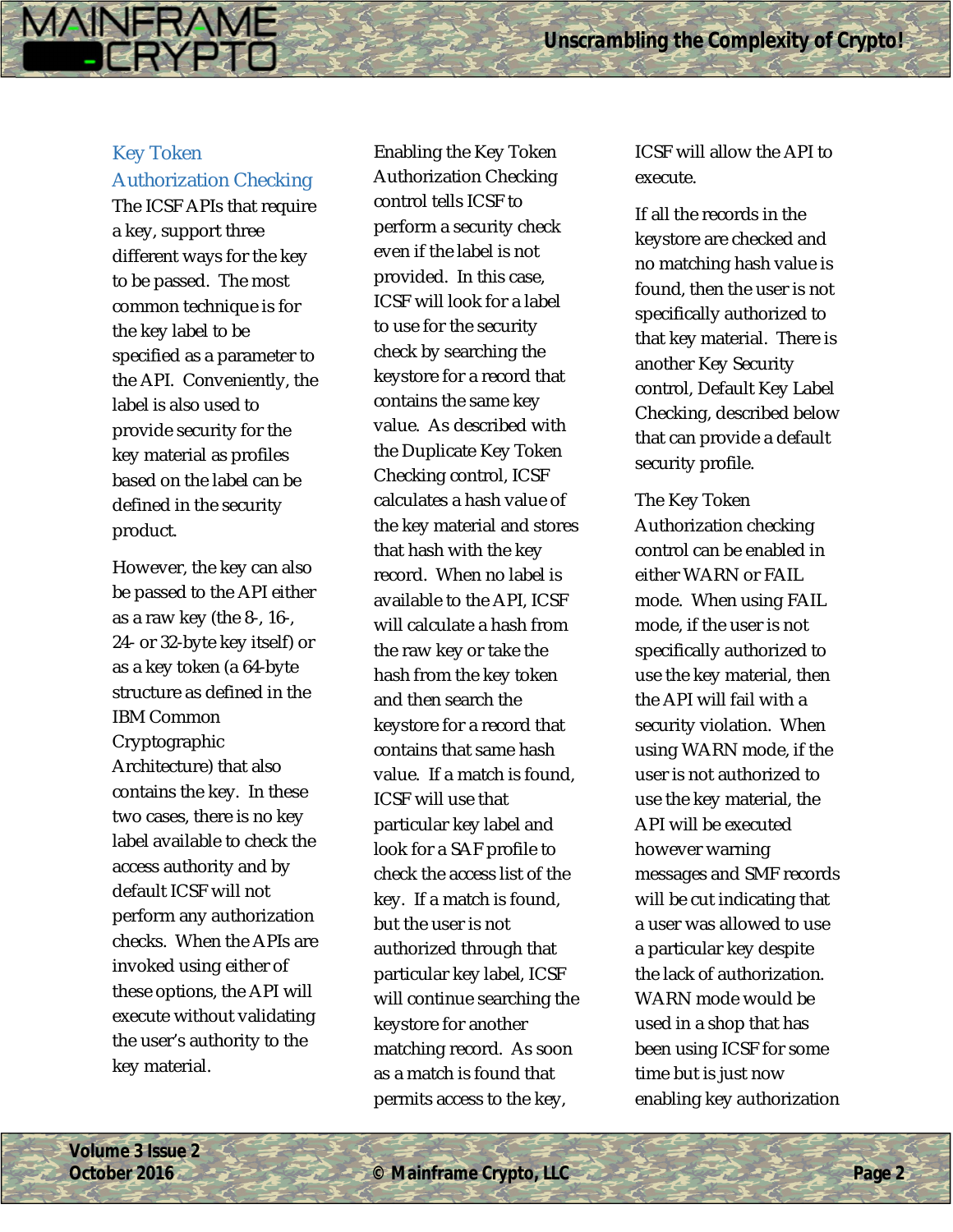checks thus allowing production work to continue running while the new security controls are implemented and new access rules are put in place.

**MAINFRAME** 

As with the Duplicate Key Token Checking control, this check can be enabled independently for the CKDS and PKDS, so it can be enabled for either, both or neither keystore.

Note: Activating either the Duplicate Key Token Checking or Key Token Authorization Checking control activates a key store policy for that particular keystore (CKDS or PKDS). This is a prereq for some of the other controls.

#### Default Key Label **Checking**

The Default Key Label Checking control is closely related to the Key Token Authorization Checking control. As described above, if no label is found to perform the check, then RACF will respond that it cannot determine the access authority and ICSF will not allow the access. In other words, unless a

key label is found and the access list for that key label includes the user trying to execute the API, then the operation will fail for a security violation.

The Default Key Label Checking control provides a default label to use when no other label is available. Once ICSF scans the keystore looking for a record that contains a hash that matches the key or key token being passed directly to the API, and does not find a match, the label specified in this default profile will be used to provide an access list.

Creating the Default Key Label Checking profile in RACF tells ICSF that if there were no labels to check the access list, then use this default profile. Specifically, for the CKDS, ICSF will look for the profile CSF-CKDS-DEFAULT and the profile CSF-PKDS-DEFAULT for the PKDS. ICSF will query RACF to see if the user has the appropriate access level in this default profile to determine whether the operation should proceed.

This default profile might be set up with UACC(READ) for a transition period when these controls are first implemented. That would allow any jobs that are using key material, without the property security in place, to continue running. However, enabling both the Key Token Authorization Checking control and the Default Key Label control, with UACC(NONE) for the default profile, has the added benefit of enforcing the requirement that all key material be defined in the keystore. By default, ICSF does not require that key material come from the keystore, however allowing key material to reside outside of the keystores introduces complexity into key management procedures and may not be as secure (i.e. how secure is the dataset where the key is stored?) By enabling both of these controls, ICSF will fail the use of any key that does not exist in the keystore, and thus does not have an access list that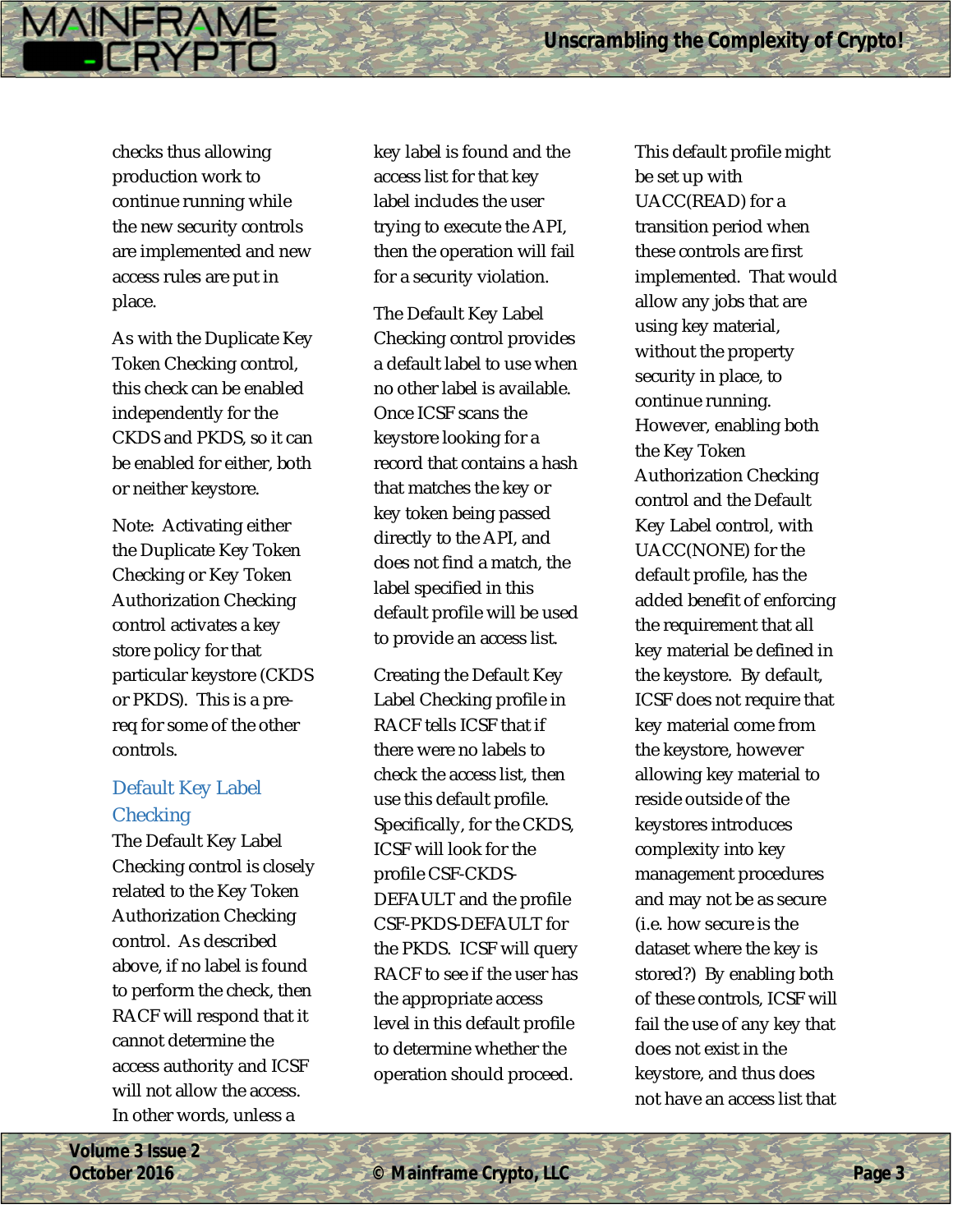can be checked. Forcing all keys to be defined to ICSF and in the keystore provides for better key management and key security.

**MAINFRAME** 

The Default Key Label control requires that the key store policy be activated for that particular keystore. As noted above, activating either the Key Token Authorization Check control or the Duplicate Key Token Check enables a key store policy that is a pre-req for the Default Key Label control. That is, this control has no affect unless one or both of those controls is also enabled.

### Granular Key Label **Access**

Historically, ICSF access authority checks on key material either granted access or prohibited access no matter how the key was being used. That is, as long as the user had READ access to the key label, then they were able to perform whatever operation the API that they were using required. For a simple encrypt or decrypt operation, READ

access provided sufficient authority to encrypt or decrypt data. However, if the API performed a create, update or even delete of a key, then READ access was also sufficient. This does not provide sufficient separation of duties for key material and beginning with HCR7770 ICSF implemented the Granular Key Label Access security control which strengthens the authorization levels required to support specific functions.

When this access control is enabled, ICSF will require a higher level of access authority for certain operations. READ authority is still sufficient for accessing the key for encrypt or decrypt operations. However, to create a new key with a new key label, the user must have UPDATE level authority to the key label. To update or delete an existing record in the keystore, the user must have CONTROL authority for that key label.

As an example, when an API such as Key Record

Delete is executed, if the Granular Key Label Access control is enabled, the user must have CONTROL authority for the particular label. Otherwise the API will fail with an access violation.

This control can also be enabled in either WARN or FAIL mode. When FAIL mode is used, the operation will fail if the user does not have a sufficient access level to the key label. When WARN mode is used, the operation will complete successfully, in spite of the user not having sufficient authority. However, ICSF will generate a message in the job log indicating that a resource was accessed without sufficient authority. ICSF will also cut an SMF record to record the event.

This control does not require an active keystore policy, however unless the Key Token Authorization Check and Duplicate Key Token controls are in place, then a key token or just the key value could be passed to the API and there would be no label to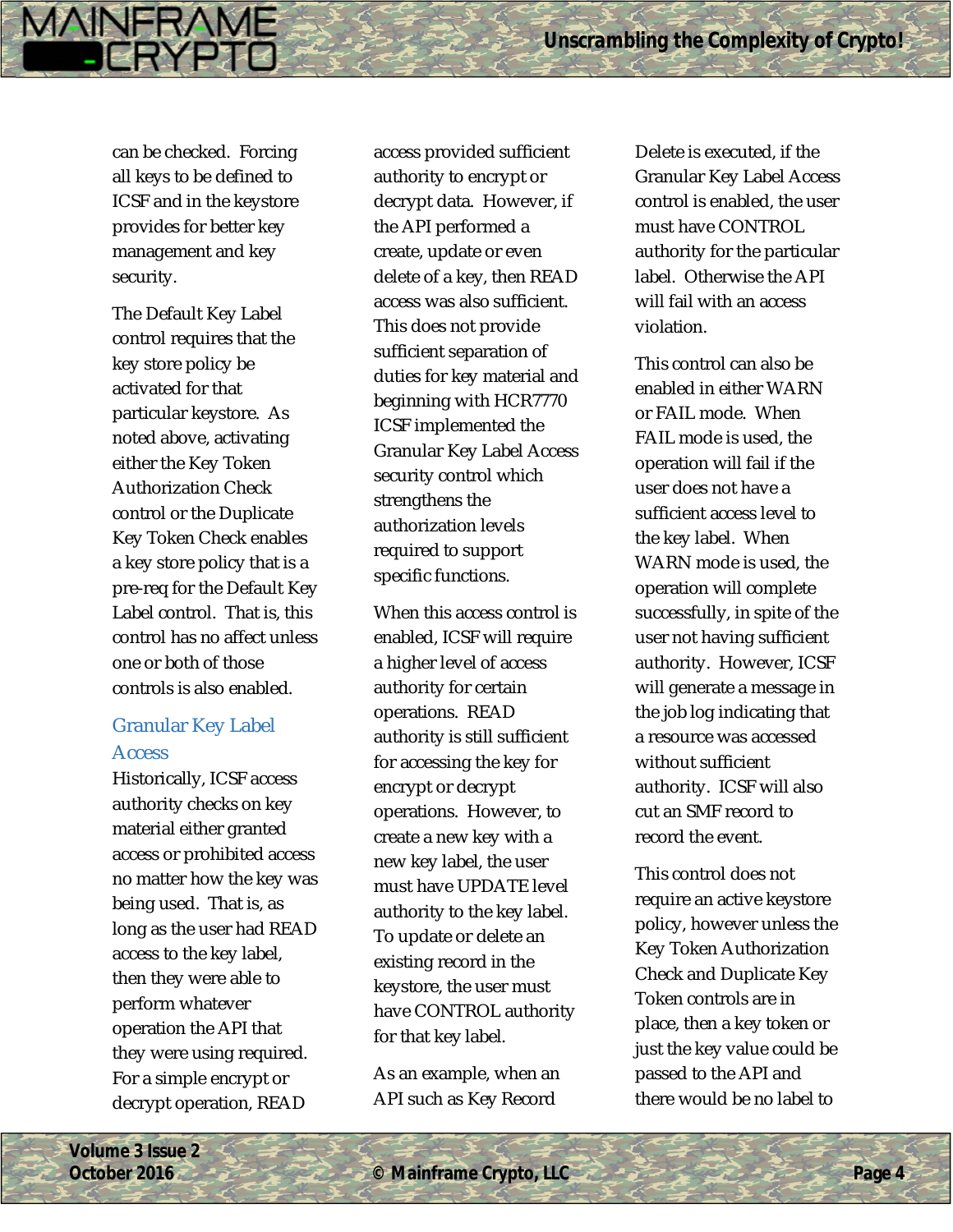use for the security profile to be checked.

**MAINERAME** 

#### Symmetric Key Label Export

The Symmetric Key Label Export control, like the Granular Key Label Access control, provides more granularity to manage access to key material, but specifically for protecting keys involved in export operations.

The Symmetric Key Export API will take a secure symmetric key, either AES or DES, from the CKDS and wrap (encrypt) it using a public key. Typically, this API would be used when a symmetric key needs to be sent, securely, to a partner, and the public key that protects the symmetric key would have come from that partner, probably via digital certificate. So the key would need to be accessed for performing an encryption operation and it would also need to be accessed for wrapping and sending to a partner. Separation of duties would require that the user who performs the encrypt operation should not be

permitted to extract and wrap the key for the partner. Similarly, the key officer that is responsible for extracting and wrapping the key should not have authority to use that key in encrypt or decrypt operations.

Without the Symmetric Key Label Export control, the API will simply look for READ access in the CSFKEYS class profile for the symmetric key that will be exported. Enabling the Symmetric Key Label Export control changes the security checks for authority to access the symmetric key. When this control is enabled, the Symmetric Key Export API will instead look for UPDATE authority in the XCSFKEY class. The CSFKEYS class profile is still required, because it will be used by the encrypt/decrypt APIs to verify that the user is authorized to access the key. However, for export operations, the XCSFKEY class is now used to validate authority to the symmetric key. The export API will also still check the CSFKEYS class

for READ access to the RSA public key which is used to wrap the symmetric key.

Enabling this control requires a couple of steps. Logically, the first step is to create the XCSFKEY profile with appropriate access lists for the keys that will be exported. After that is created, the control must be enabled. (If the control is enabled before the XCSFKEY profile is created, the API may fail because the user is not in the access list.) The control can be enabled independently for AES and/or DES keys. Creating the

CSF.XCSFKEY.ENABLE. AES tells ICSF to perform the additional checks on AES keys and creating the CSF.XCSFKEY.ENABLE. DES tells ICSF to perform the additional checks on DES keys.

Like the Granular Key Label Access control, the Symmetric Key Label Export control does not require a keystore policy to be in place, however, without it, there is the possibility that a key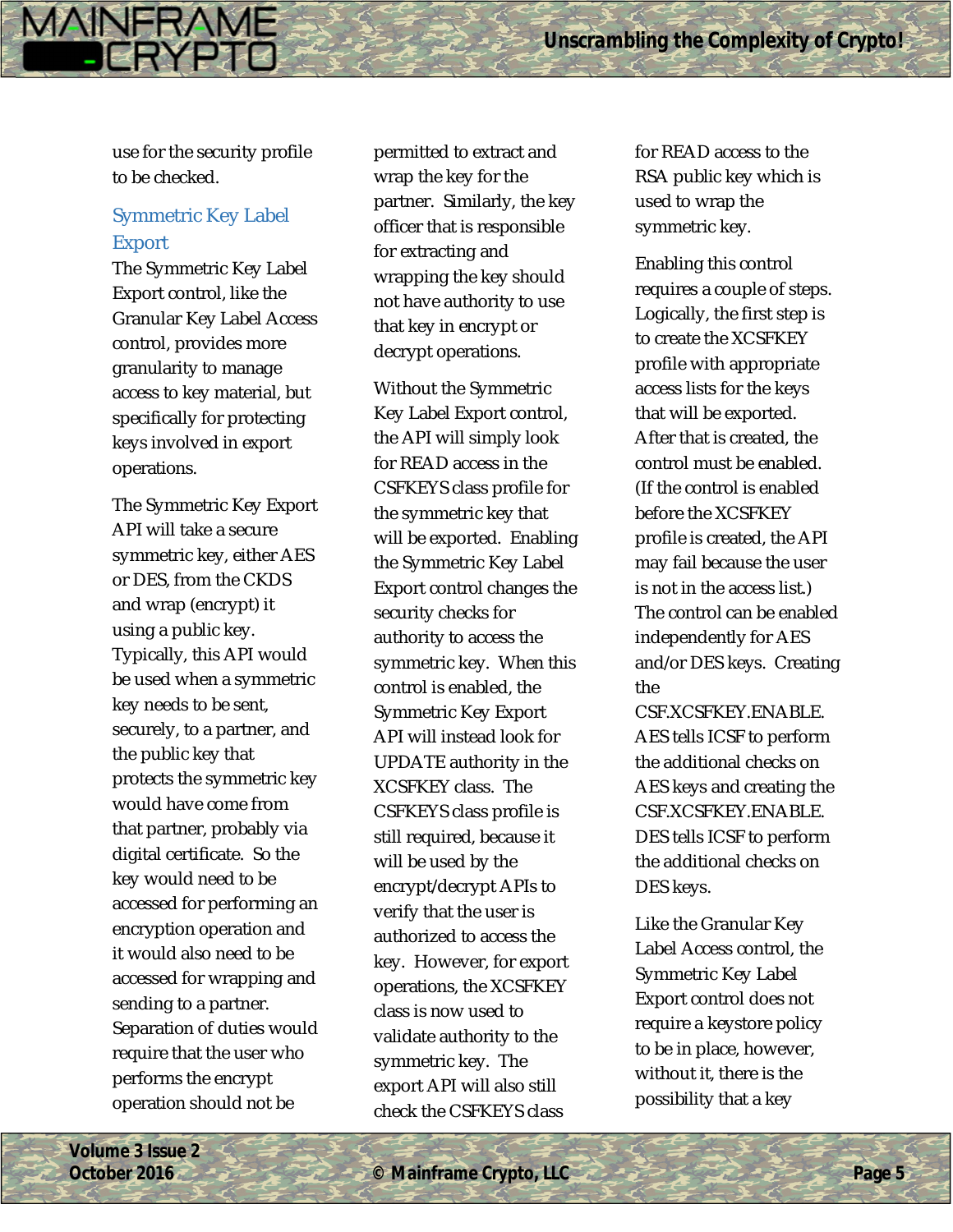passed to the API as a key token or raw key could be exported without checking access authority.

**MAINFRAME** 

### PKA Key Management **Extensions**

The PKA Key Management Extensions control provides additional checks on whether a symmetric key can be exported at all and which PKA keys can be used for the export. It can also be used to control whether an asymmetric key can be used in secure export and import operations or in handshake operations, or both.

Public/Private Key architecture provides for authentication (using handshakes) as well as key management (securely importing and exporting key material). By default, ICSF does not differentiate between those PKA operations, however good crypto practice does require restrictions. In general, a key that is used for authenticating a party should not also be used for exporting and importing symmetric keys. And keys that are used for wrapping symmetric keys should not be used for authentication. Enabling the PKA Key Management Extension control tells ICSF to perform these additional checks. So a public/private key pair can be limited to authentication or import/export, but not both.

Enabling this control tells ICSF to look at the ICSF segment in the CSFKEYS or XCSFKEY class profile for additional information about key usage. The ICSF segment can contain a field called ASYMUSAGE (for Asymmetric usage) and that field can contain the value SECUREEXPORT or NOSECUREEXPORT, indicating whether that particular key can be used to export symmetric keys. The ASYMUSAGE field can also contain HANDSHAKE or NOHANDSHAKE, indicating whether it can be used for performing authentication operations.

By default, an RSA key can be used in secure import

and export operations. If the ASYMUSAGE is not specified or if it is explicitly set to SECUREEXPORT, then the RSA key can be used for secure key import/export operations. If the ASYMUSAGE field is set to NOSECUREEXPORT, then that key cannot be used for secure import/export operations.

Similarly, by default, a PKA key can also be used in handshake operations. If the ASYMUSAGE is not specified or if it is explicitly set to HANDSHAKE then the PKA key can be used for authentication. If the ASYMUSAGE field is set to NOHANDSHAKE, then that PKA key cannot be used for authentication.

Enabling the PKA Key Management Extension control also provides some additional security for the symmetric key in an export operation. Enabling this control can also check that a symmetric key, covered by a CSFKEYS or XCSFKEY profile: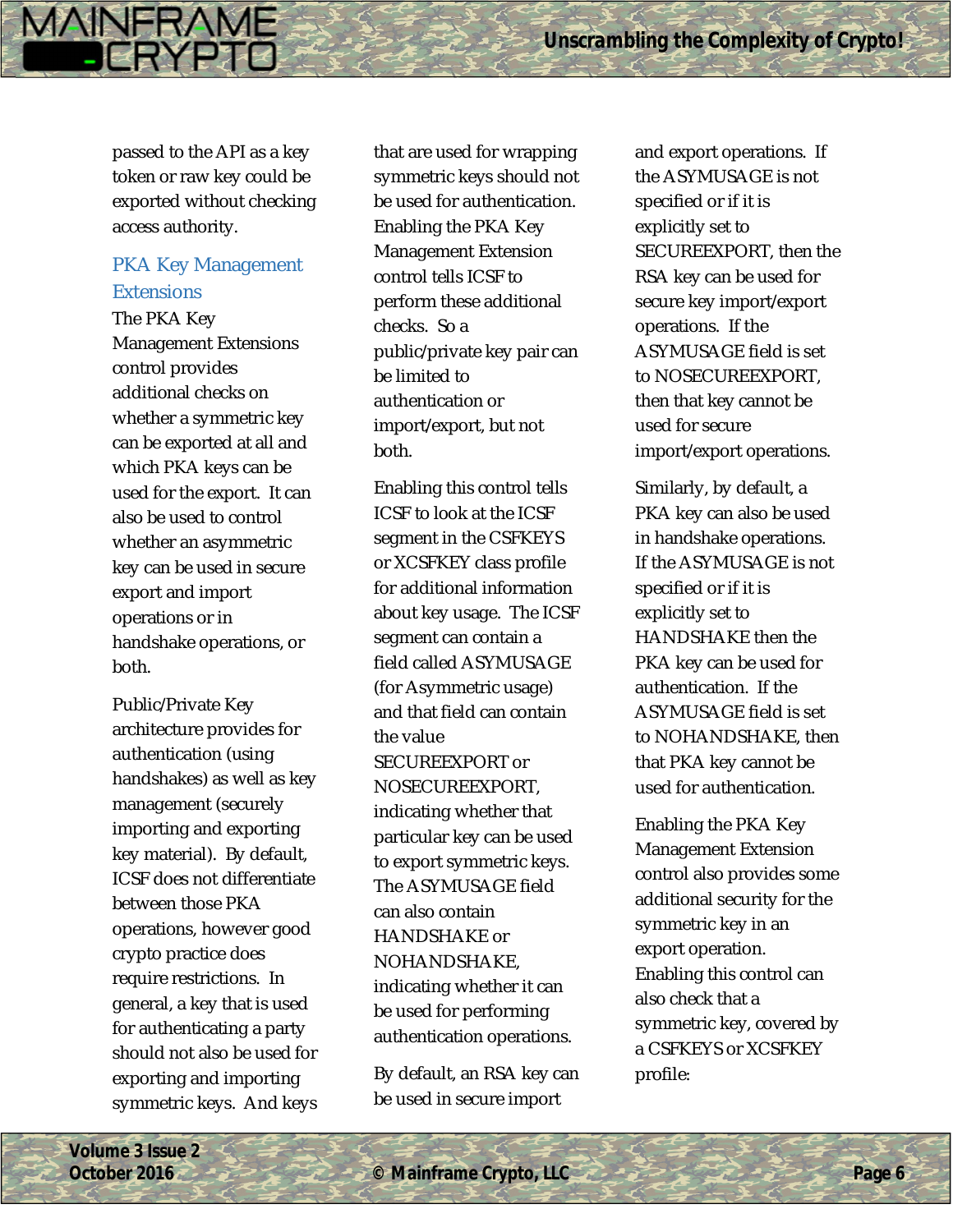Cannot be exported

MAINFRAME

- Can be exported by any asymmetric key in the PKDS
- Can be exported, but only using asymmetric keys from a supplied list
- Can be exported by an asymmetric key that is bound to an identity in a certificate from a trusted certificate repository (either a PKCS #11 token or a SAF key ring)
- Can be exported only by an asymmetric key that is bound to specific identities as defined in a list of key certificates in a trusted certificate repository)

These controls for the symmetric key are also implemented in the ICSF segment by specifying the SYMEXPORTABLE field. The SYMEXPORTABLE field can contain:

> BYNONE – the symmetric cannot be exported

 BYLIST – two other ICSF segment fields, **SYMEXPORTKEYS** or

SYMEXPORTCERT S provide a list of keys or certificates that can be used to identify keys that can wrap the symmetric key

 BYANY – the symmetric can be exported (as long as there are no other restrictions in place)

When the BYLIST option is specified for the SYMFXPORTABLE field. then ICSF will look for the label of the public key passed to the API in the list of keys in SYMEXPORTKEYS. If found, the operation will proceed, (assuming the user has authority to use that public key). Alternatively, instead of supplying the label of a public key, the label of a certificate can be provided. **When** SYMEXPORTCERTS is specified in the ICSF segment, the API will use the public key that is

bound to the certificate to protect the symmetric key.

The PKA Key Management Extensions control can be enabled either in WARN or FAIL mode. As with other controls, if FAIL mode is specified, then the operation will fail unless the appropriate authorities are in place. With WARN mode, the operation will succeed, but messages will be issued to the job log and SMF records cut indicating that the proper authorities were not in place. Warn mode is intended for environments where the appropriate definitions are being implemented for the first time.

The PKA Key Management Extensions control requires that the Key Store policy be activated for that particular keystore. As described above, activating the Key Store Policy requires that either the Key Token Authorization Checking control or the Duplicate Key Token Check, or both, be enabled.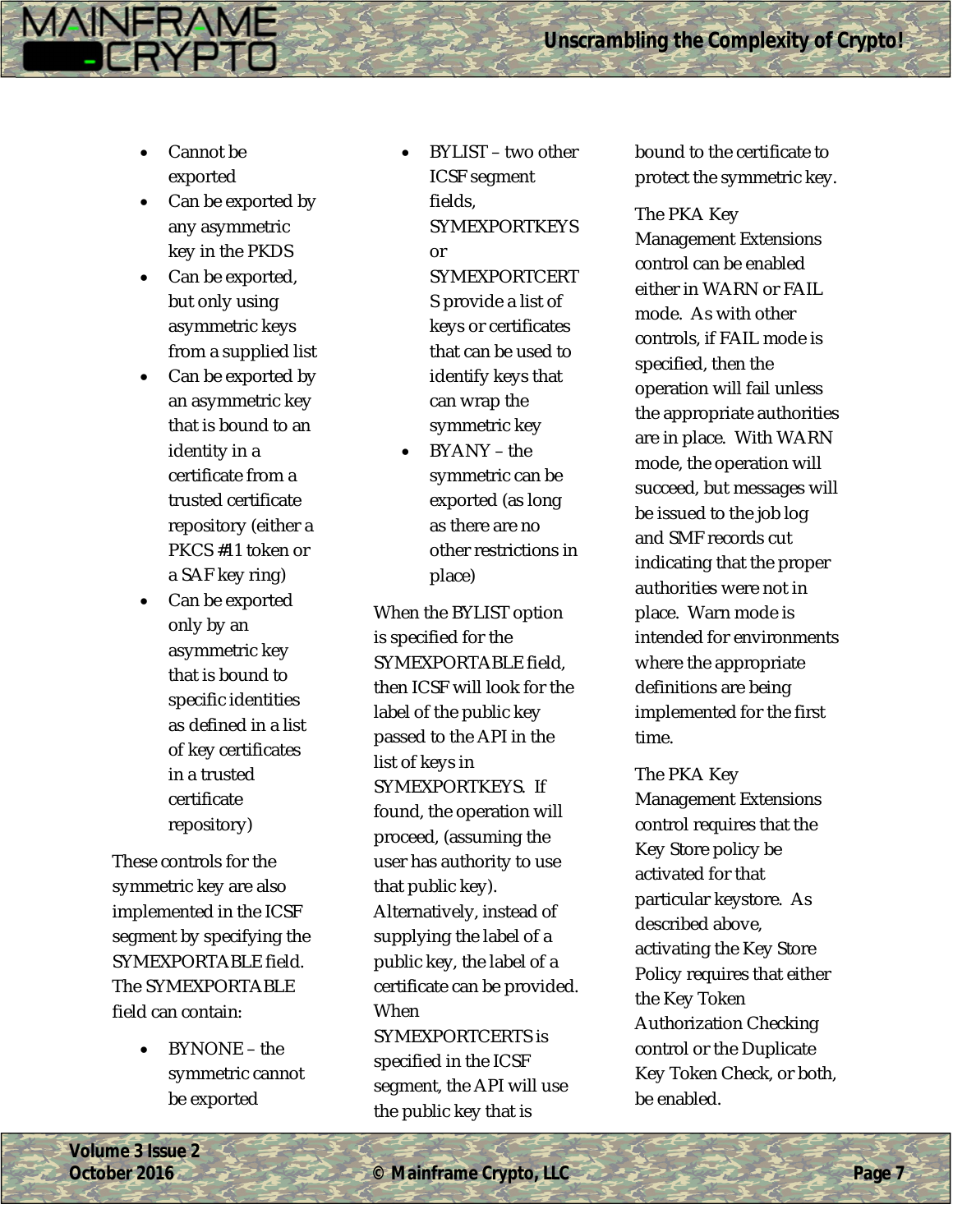#### Key Archive Use

MAINFRAME

This newest control is associated with the new Archive flag that was introduced with HCR77B0. That version of ICSF introduced new date fields including a date last used field. That date can then be evaluated and if enough time has passed the record can be marked as 'ARCHIVED'. That provides the ability to retain the key in the keystore but prohibit it from being used. By default, once a key has it's archive flag turned on, ICSF will not allow it to be used.

To ease the implementation of procedures for identifying archived keys, ICSF does provide a way to override this default function. Creating the CSF.KDS.ARCHIVE.USE profile in the XFACILIT class tells ICSF to permit the use of a key even though the archive flag is on. ICSF will generate messages and SMF records indicating that a particular key was used, even though the archive flag

was on, but it will allow the job to access the key.

Creating the profile enables the use of archived keys in both the CKDS and PKDS. Deleting the profile restores ICSF to its default operation of prohibiting the use of archived keys.

#### Recommendations

Each of these controls provides additional security for key material, over and above simple access authority. A shop just implementing crypto on z/OS should consider implementing each of these controls, except Key Archive Use from the beginning. For example, enabling the Duplicate Key Token Check before any keys are defined means that you don't have to check for duplicate keys that might already exist in the keystore.

The Key Archive Use control allows archived keys to be used while implementing and testing key archive policies. A new installation will not be archiving keys and doesn't have to worry about a badly implemented policy.

For other controls, a shop that is already using the crypto infrastructure extensively and has many keys defined in the keystores needs to proceed slowly. Using WARN mode allows the policies to be implemented without preventing production workloads from running.

# **New ICSF: HCR77C0**

In case you didn't notice, IBM announced a new release of ICSF. On October 5, in announcement letter 216- 392, IBM announced HCR77C0, ''Cryptographic Support for z/OS V2R1 – z/OS V2R2".

The bulk of the enhancements are related to enhancing existing APIs or adding new algorithm support, such as RSA-PSS Signatures. However, there is also a new facility to refresh the Options Data Set. It sounds like you can pick up changes to the options data set